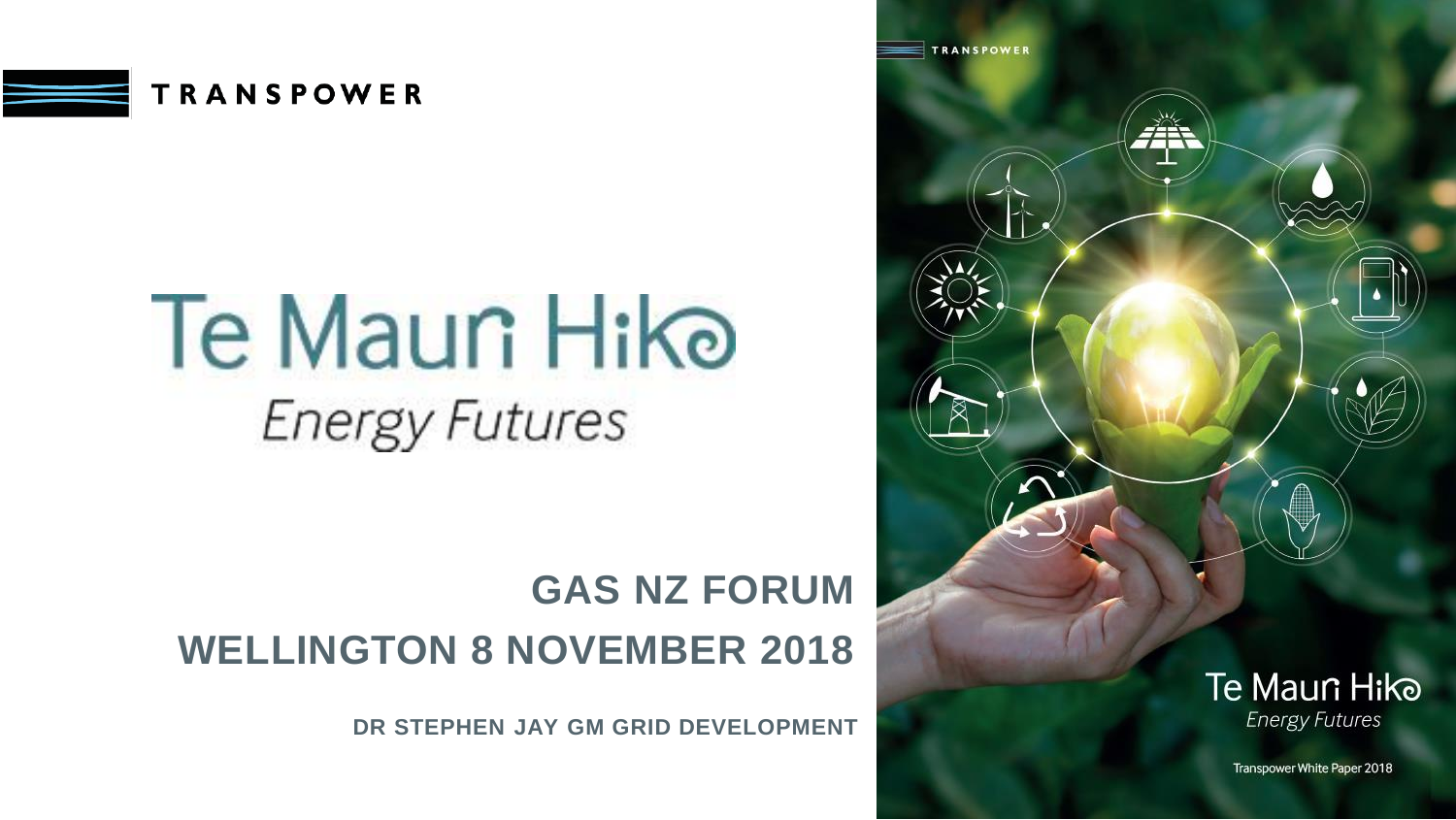

#### **NEW ZEALAND HAS AN OPPORTUNITY AND A CHALLENGE**

- **The future of energy in New Zealand will be transformed in the next 30 years**
- **To the benefit of our economy and our environment**
- **There will be significant challenges along the way**
- **Success will depend on planning, innovation and the flexibility and ability of engineers to innovate**
- **The ability to lead the transformation of New Zealand's energy sector is a once in a generation opportunity**







2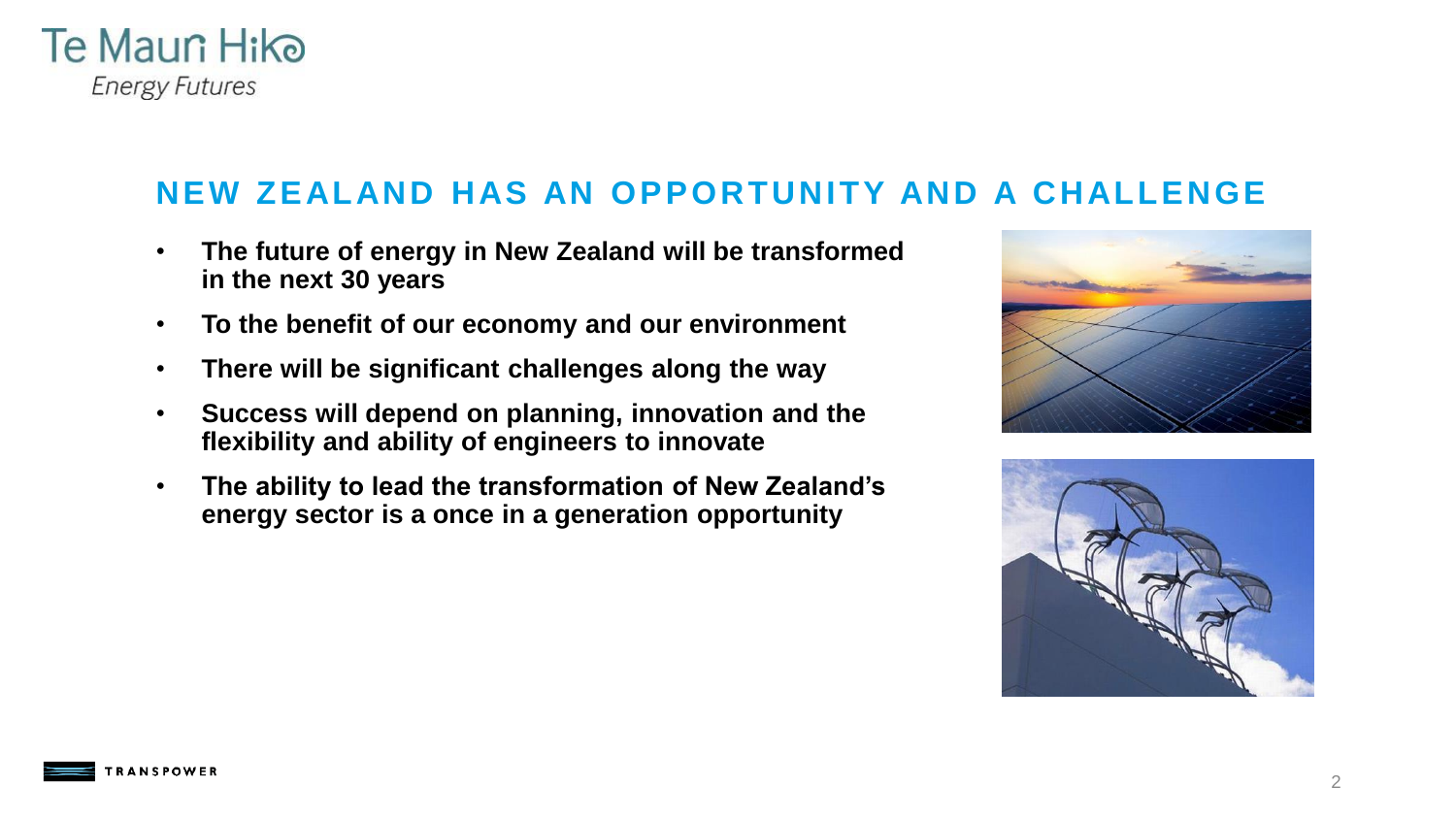

#### **WHY WE BELIEVE A TRANSFORMATION IS COMING**

- **New Zealand has extensive renewable generation options, geothermal and hydro as well as wind and solar**
- **The electricity sector is already 85% renewable. In contrast most of our energy use in transport is met by fossil fuels**
- **The future of energy in New Zealand can be transformed by large scale electrification**
- **Impact of electrification is a doubling of electricity demand by 2050**
- **Increasing consensus and confidence around the shape of the electricity sector out to 2050.**



#### **% Renewables Generating**

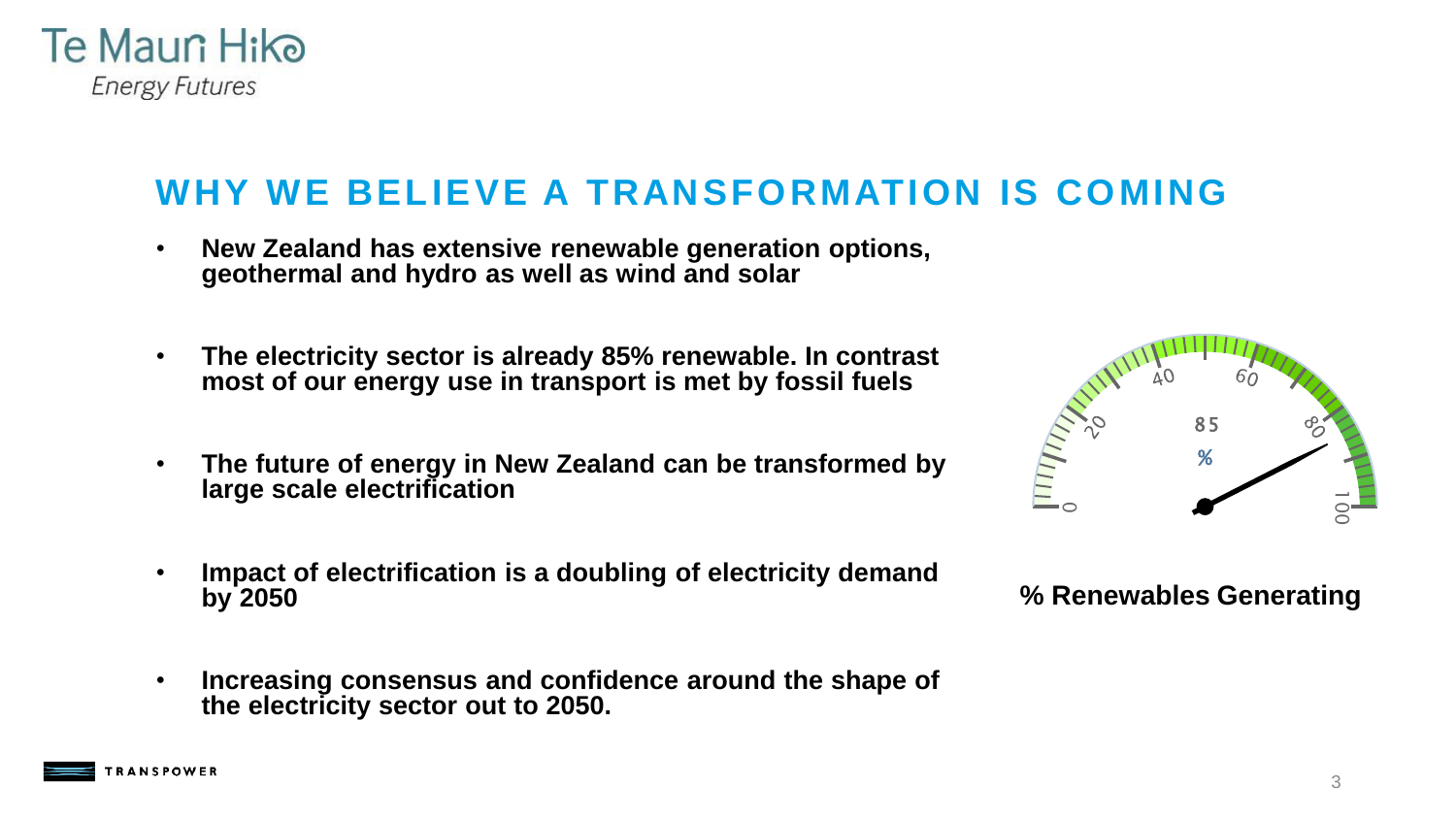

#### **FUTURE DEMAND AND SUPPLY SCENARIOS**

- **Our base case for 2050 is supported by three main supply and demand scenarios**
- **We evaluated global drivers, the flow through impacts on technology and economic growth**
- **We assessed the implications for New Zealand including electrification to help meet climate change goals**
- **We considered different generation mixes to meet this energy demand.**



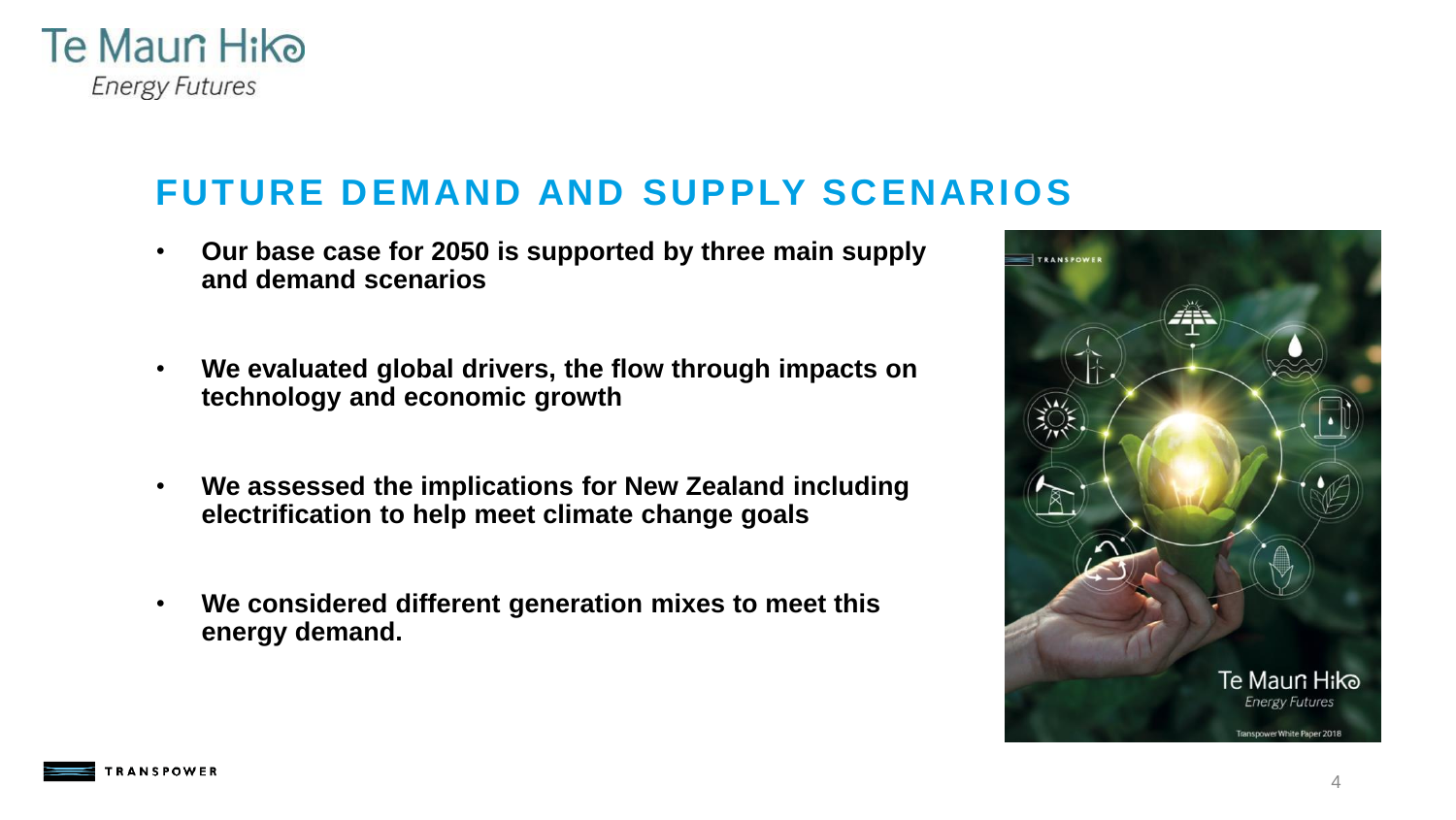

## **THE BASE CASE SCENARIO**

| <b>Demand</b>  | Disruptv.<br>climate<br>change*<br>avoided? | <b>World remains</b><br>integrated? | <b>Future tech</b><br>adopted? | <b>High-level Story</b>                                                                                                                                                                          |  |
|----------------|---------------------------------------------|-------------------------------------|--------------------------------|--------------------------------------------------------------------------------------------------------------------------------------------------------------------------------------------------|--|
| <b>NZ Inc.</b> |                                             |                                     |                                | A bright global situation with future technology but more climate change<br>impacts. NZ takes a strong stance towards meeting climate change<br>commitments and encourages industry development. |  |

| <b>Supply base</b> |                            |                            |                                             |                                                                                                                                                                                                                                  |  |
|--------------------|----------------------------|----------------------------|---------------------------------------------|----------------------------------------------------------------------------------------------------------------------------------------------------------------------------------------------------------------------------------|--|
|                    | Amount of<br>dist'd solar? | <b>Peakers</b><br>retired? | <b>Main source</b><br>of new util.<br>gen?* | <b>High-level Story</b>                                                                                                                                                                                                          |  |
| <b>Clean NZ</b>    | <b>Medium</b>              | Yes                        | Wind                                        | A continuation of current trends which sees a large increase in<br>distributed solar generation, the eventual retirement of our coal and<br>gas peakers, and new utility geo and wind being provisioned to meet<br>demand growth |  |

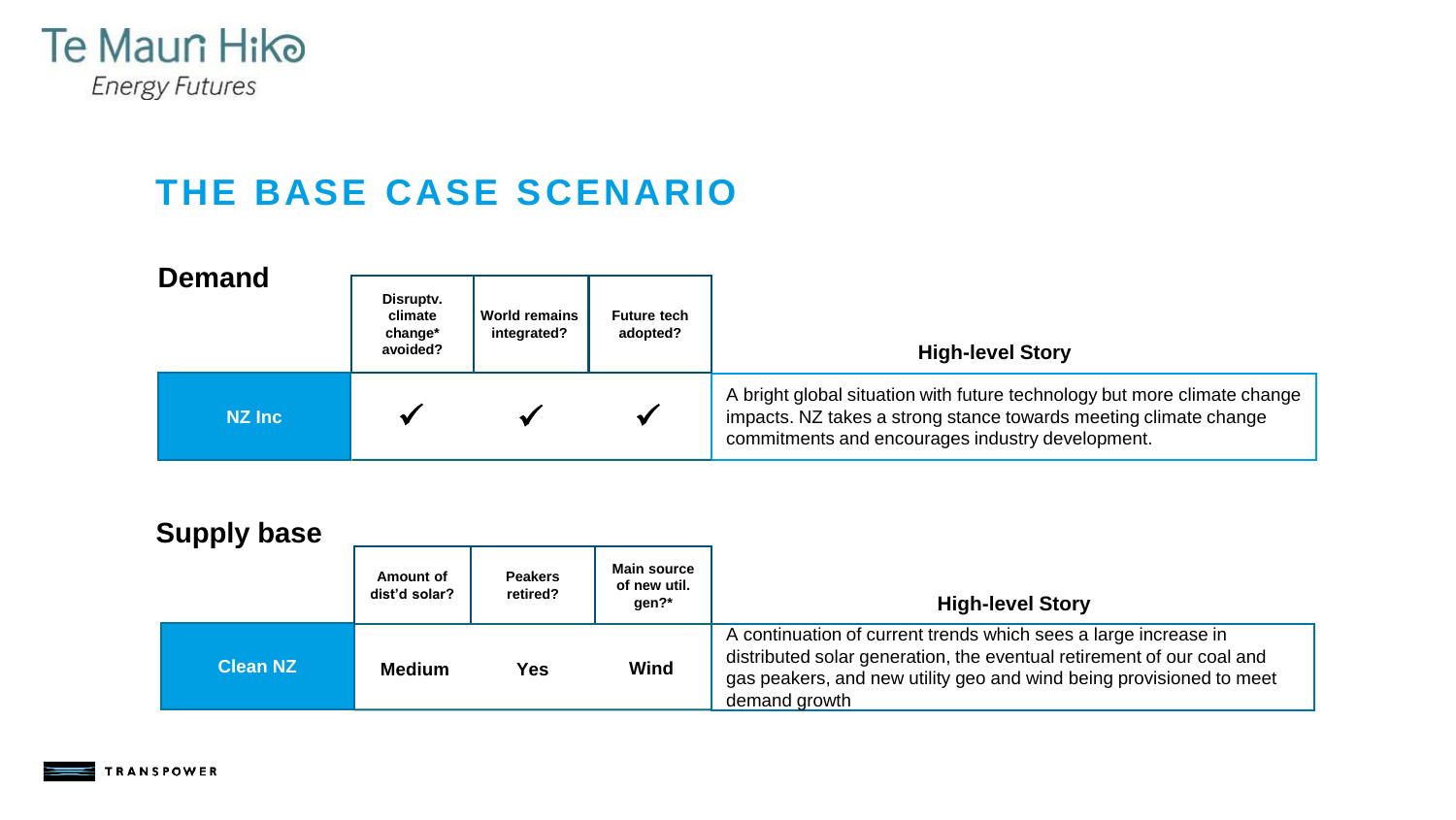

#### **WHAT WILL DRIVE THE TRANSFORMATION?**

Exhibit 8: Estimated delivered energy demand share by type and sector

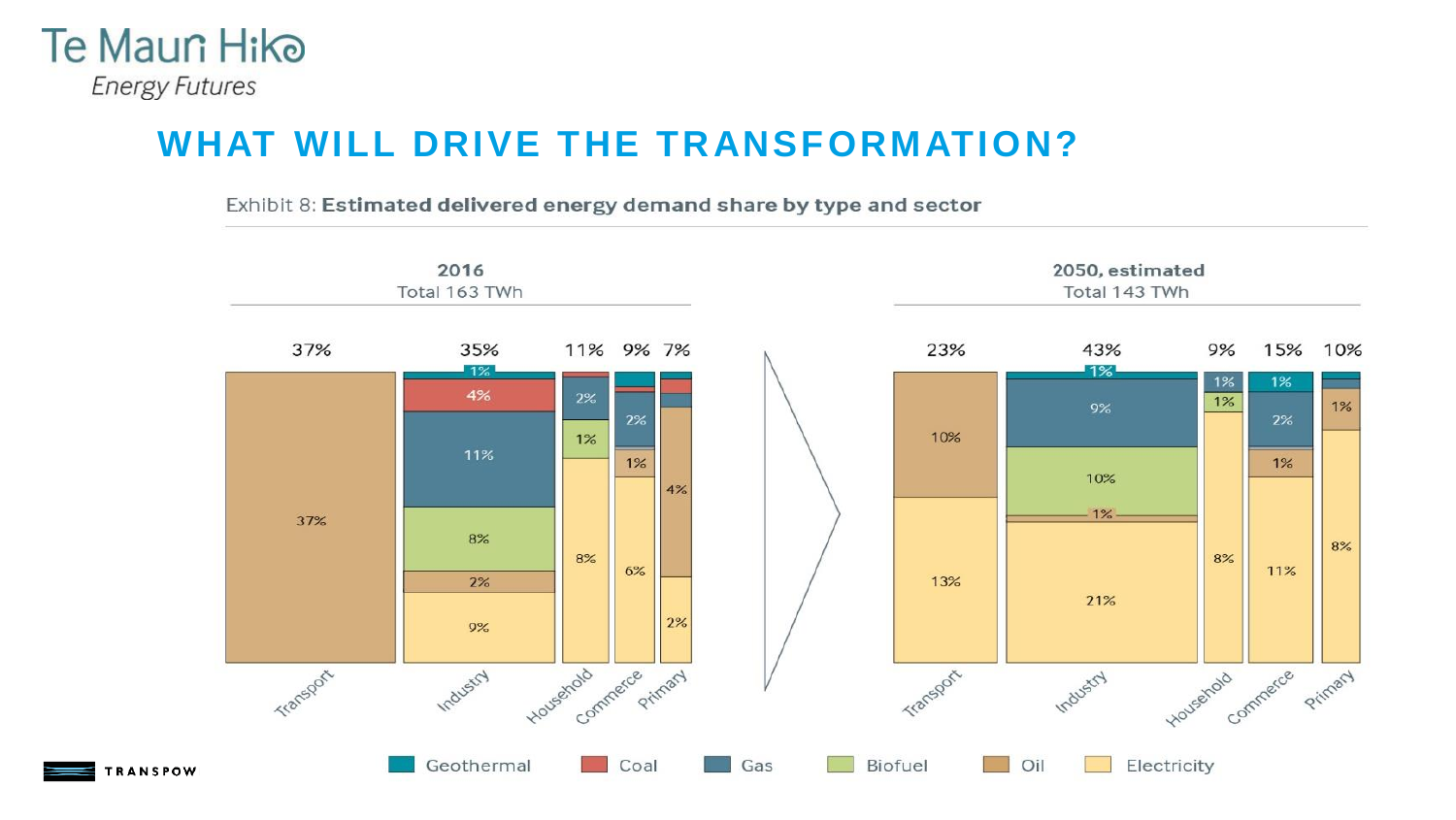

#### **LITERALLY** *DRIVING* **THE TRANSFORMATION**

Exhibit 7: Estimated delivered energy demand by sector and type - 2016 to 2050



Note: Overall energy reduction is the result of electrical energy more efficiently converting into transportation and heating; Coal and biofuels not modelled closely.

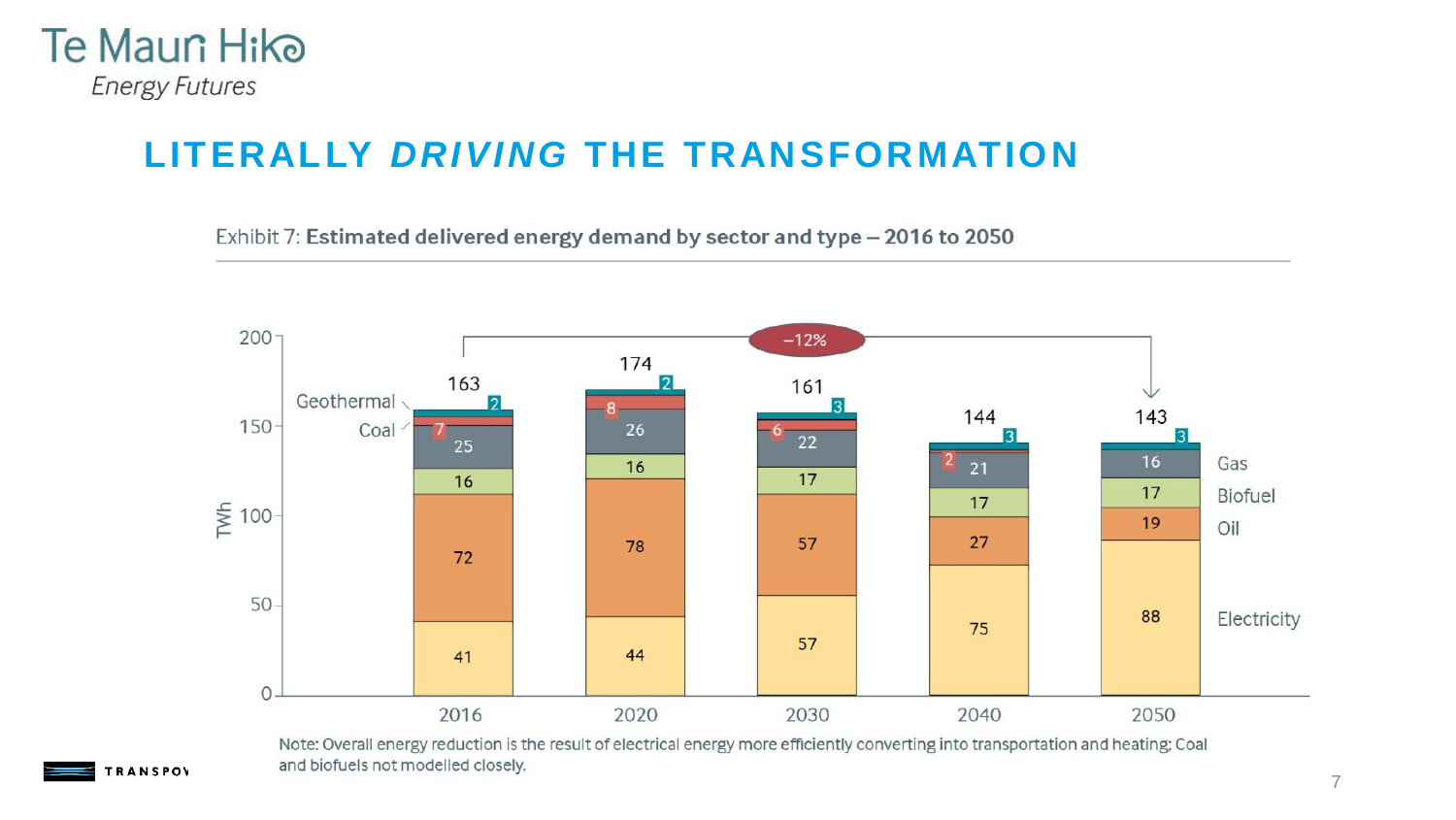

## **THE SHAPE OF OUR INDUSTRY IN 2050**

Exhibit 11: Composition of New Zealand's electricity supply portfolio by generation type - 2015 to 2050

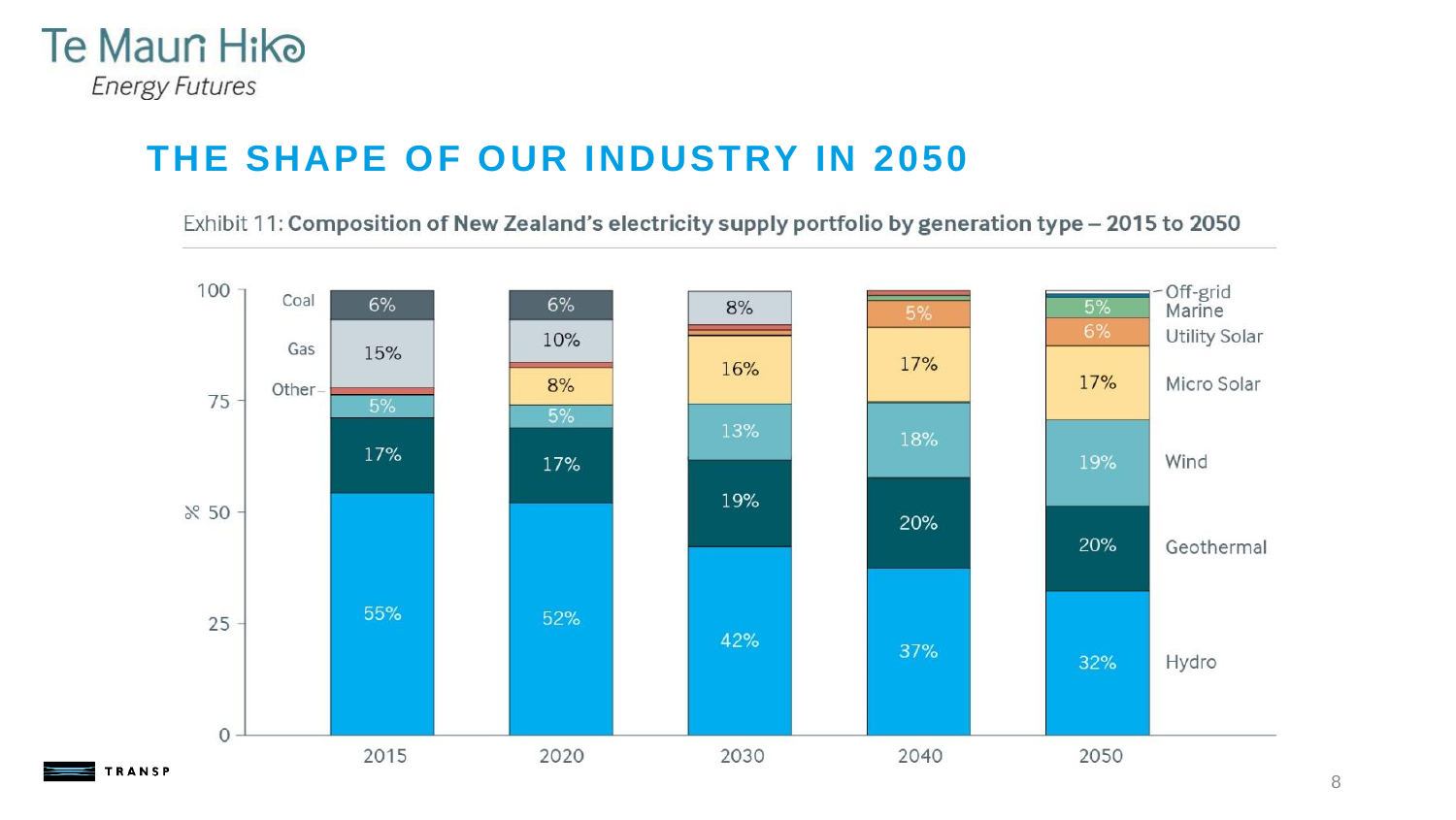

#### **CHANGING GENERATION AND DEMAND MIX CREATES CHALLENGES**

- **A greater reliance on variable and intermittent generation in the absence of thermal base load**
- **Distributed generation impacts on transmission and distribution network load profiles**
- **Summer energy surplus and winter energy deficit from a reliance on of solar PV and dependence on limited hydro storage**
- **Electrification targets only likely to be achieved supply is reliable – can this be achieved with 100% renewables?**



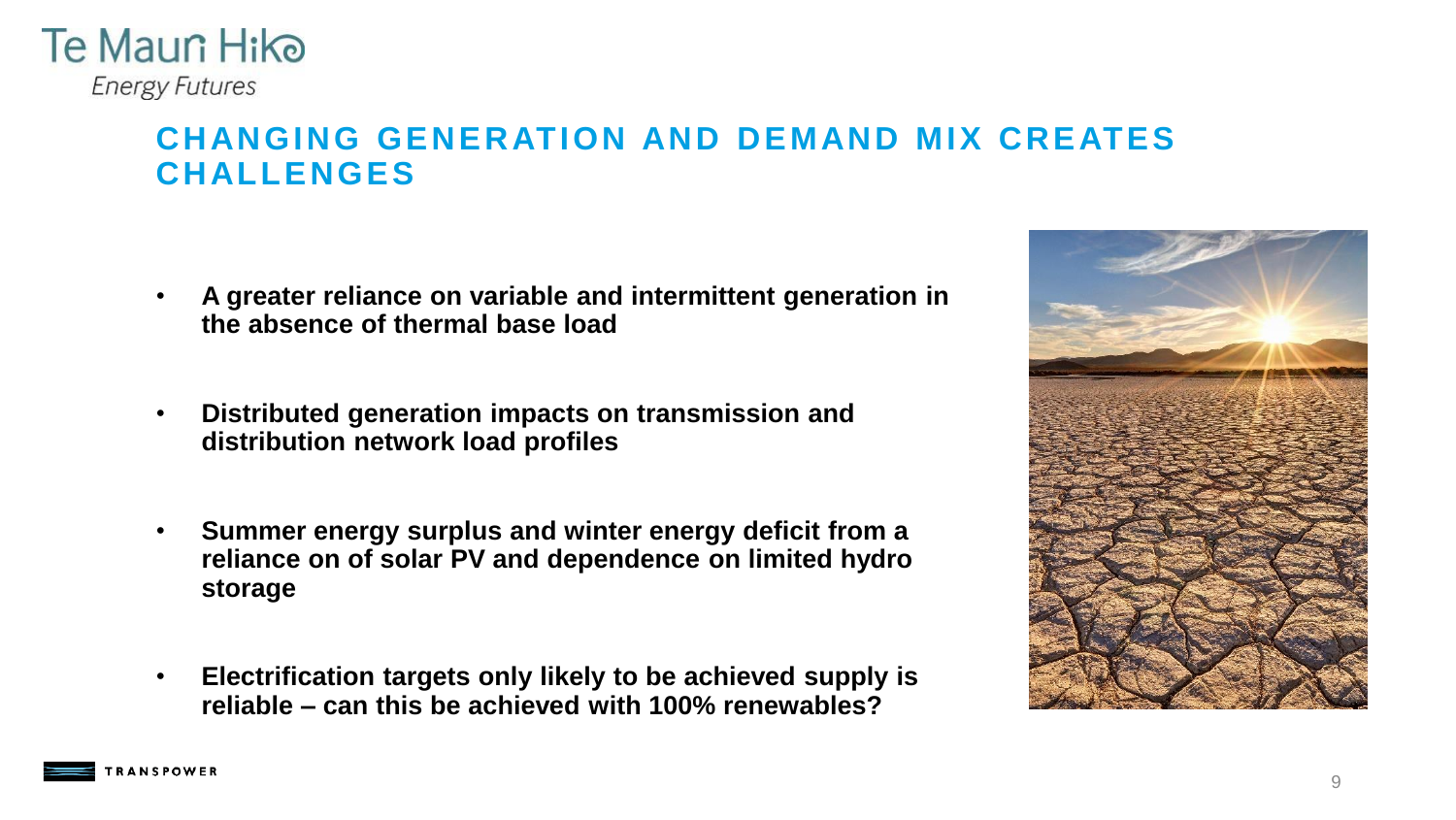

## **INVESTMENT, POLICY, INNOVATION WILL BE CRITICAL**

Exhibit 16: Estimated additional connection requirements by 2050

| <b>Generation type</b> | <b>Installed capacity (MW)</b> | Avg. MW/project | <b>Number of projects</b> |
|------------------------|--------------------------------|-----------------|---------------------------|
| Wind                   | 4670                           | 126             | 37                        |
| Hydro                  | 798                            | 40              | 20                        |
| Geothermal             | 1455                           | 73              | 20                        |
| Marine                 | 1000                           | 100             | 10                        |
| Utility solar          | 1370                           | 152             | 9                         |
| Total                  | 9293                           | 97              | 96                        |

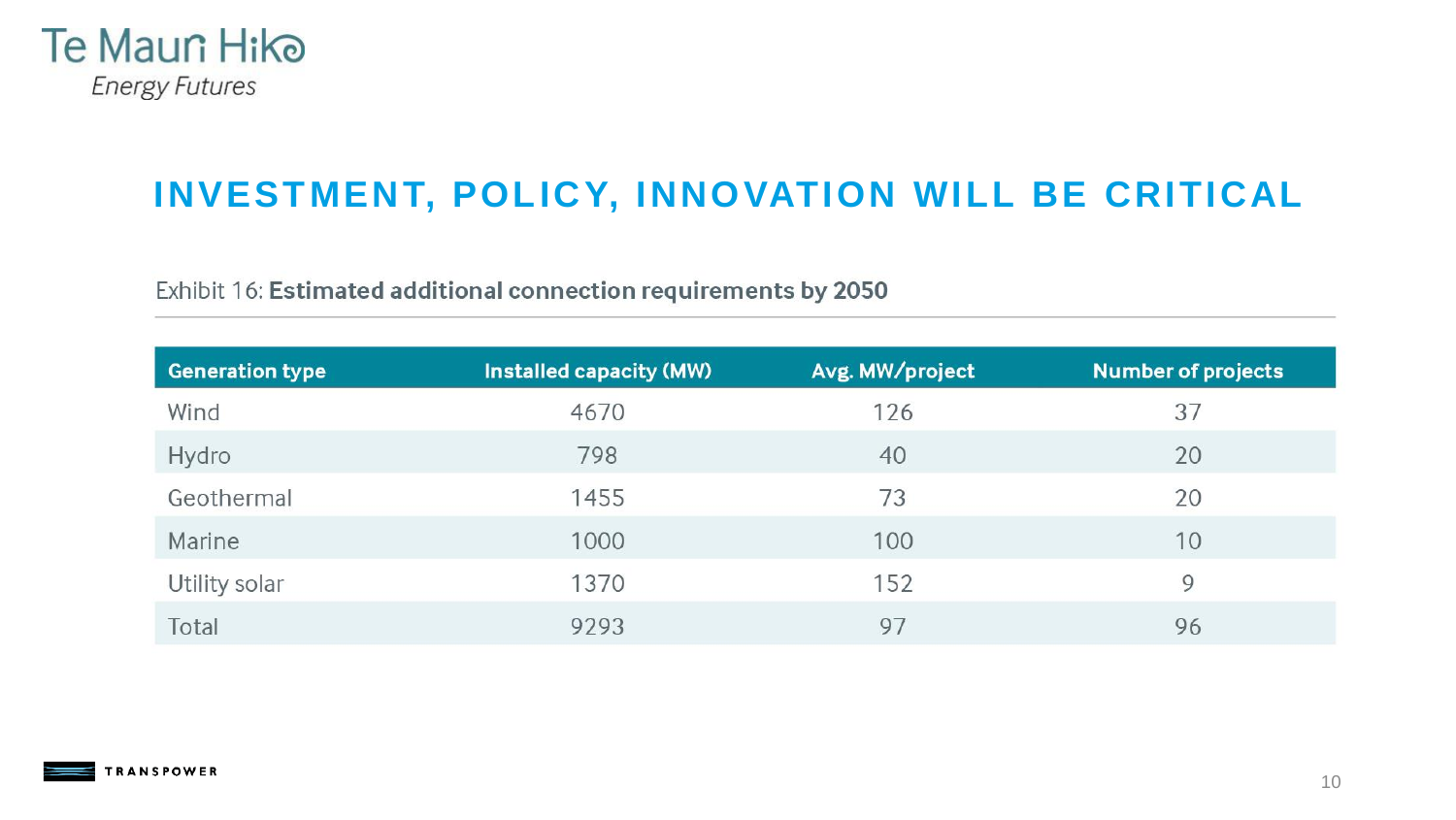

## **WHAT IS NEEDED FOR A SUSTAINABLE ENERGY FUTURE**

- 1. UTILITY INVESTORS MUST BE PREPARED TO DEPLOY RENEWABLE GENERATION.
- 2. HOUSEHOLDS AND BUSINESSES MUST BE PREPARED TO CONTRIBUTE AS SOURCES FOR DISTRIBUTED GENERATION AND STORAGE
- 3. PRICING POLICIES AND SIGNALS MUST ENCOURAGE RENEWABLE ENERGY SUPPLY GROWTH
- 4. NEW ZEALAND MUST FIND A SOLUTION TO THE GROWING WINTER AND DRY-YEAR SUPPLY **DEFICITS**
- 5. NETWORKS MUST EVOLVE TO HANDLE GREATER DEMAND AND MANAGE GROWING COMPLEXITY IN THE POWER SYSTEM
- 6. SKILLED PEOPLE MUST BE TRAINED AND RETAINED TO DELIVER THE FUTURE ELECTRICITY **SYSTEM**
- 7. A COLLABORATIVE, STAGED APPROACH MUST BE TAKEN TO REALISE THE MOST EFFICIENT MOVE TO A OVERALL SUSTAINABLE ENERGY FUTURE BASED ON A RENEWABLE AND RELIABLE ELECTRICITY SUPPLY